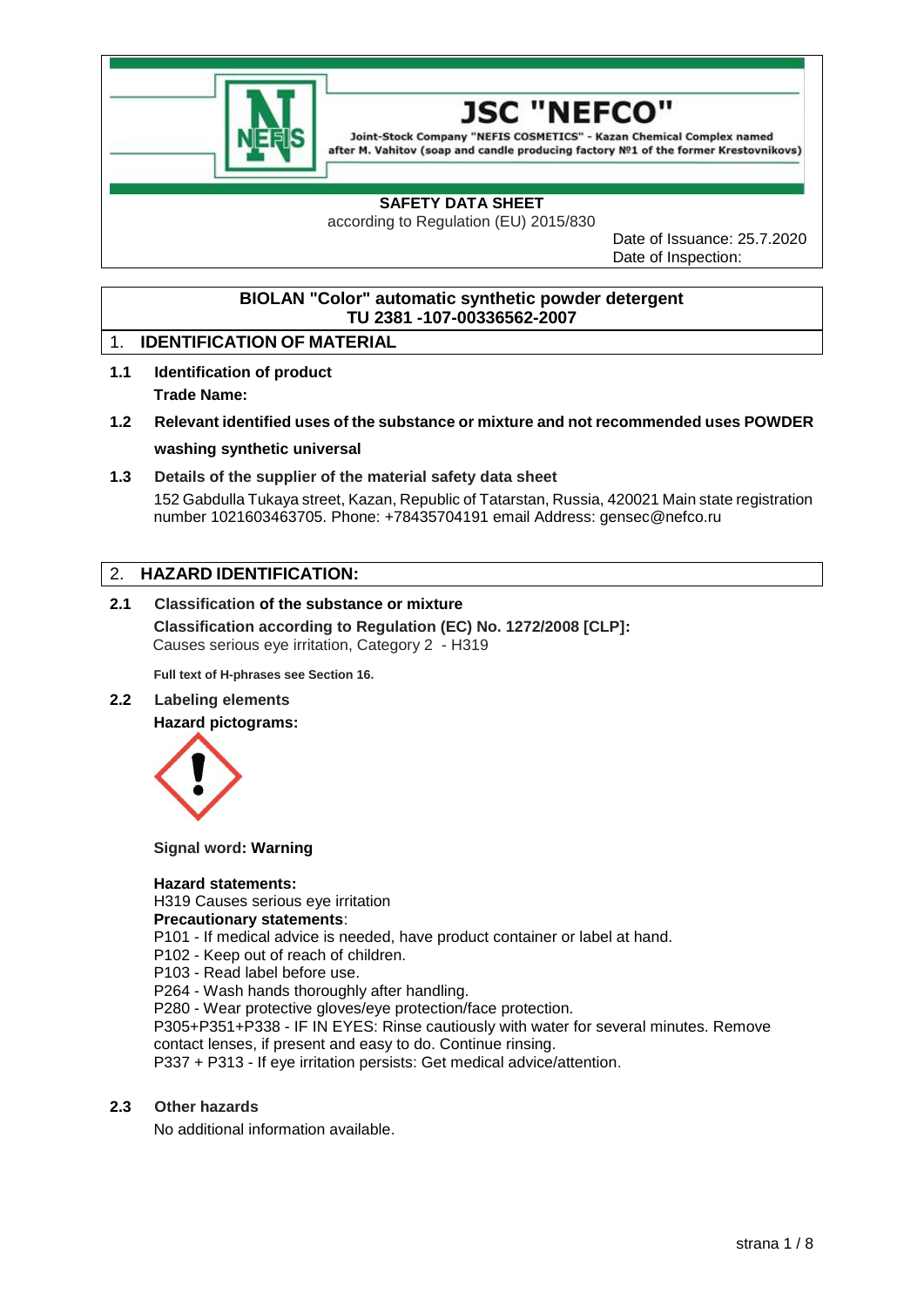

#### JSC "NEFCO

Joint-Stock Company "NEFIS COSMETICS" - Kazan Chemical Complex named after M. Vahitov (soap and candle producing factory Nº1 of the former Krestovnikovs)

## **SAFETY DATA SHEET**

according to Regulation (EU) 2015/830

Date of Issuance: 25.7.2020 Date of Inspection:

# **BIOLAN "Color" automatic synthetic powder detergent TU 2381 -107-00336562-2007**

# 3. **COMPOSITION/ INFORMATION ON INGREDIENTS**

#### **3.2 Mixtures**

| Name of ingredients                                              | Content v hm% EC No. |           | CAS No.    | <b>Index No.</b> |  |
|------------------------------------------------------------------|----------------------|-----------|------------|------------------|--|
| Anionic surfactants:                                             |                      |           |            |                  |  |
| Sodium alkylbenzenesulfonate,                                    |                      |           |            |                  |  |
| alkyl obtained by neutralization-                                |                      |           |            |                  |  |
| Benzenesulfonic acids                                            | $4-5$                | 270-115-0 | 68411-30-3 |                  |  |
| Classification according to Regulation (EC) No. 1272/2008 [CLP]: |                      |           |            |                  |  |
| Causes serious eye irritation, Category 2 - H319                 |                      |           |            |                  |  |
| Neonol AF 9-10, AF 9-12                                          |                      |           |            |                  |  |
| Or Syntanol ALM-7                                                | $1 - 3$              | polymer   | 9016-45-9  |                  |  |
| Classification according to Regulation (EC) No. 1272/2008 [CLP]: |                      |           |            |                  |  |
| Acute toxicity, oral, Acute Tox. 4, H302                         |                      |           |            |                  |  |
| Causes serious eye damage, H318                                  |                      |           |            |                  |  |
| Dangerous for aquatic environment, Aquatic Chronic 3, H412       |                      |           |            |                  |  |
|                                                                  |                      |           |            |                  |  |

#### **Soap (sodium oleate) 1143-19-1 Classification according to Regulation (EC) No. 1272/2008 [CLP]:** Causes serious eye irritation, Category 2 - H319

**Full text of H-phrases mentioned in Section 16.**

# 4. **FIRST AID INSTRUCTIONS:**

# **4.1 Description of first aid**

**Inhalation:** Move injured individual to fresh air. Seek medical advice.

Skin contact: Take off contaminated clothing. Wash the affected area with plenty of water. If the irritation persists seek medical advice.

Eye contact: Immediately start to flush the eye with water, rinse for at least 30 minutes. Remove contact lenses, if it can be removed easily, and continue flushing. Eyelids keep opened to wash the entire surface of the eye and eyelids. Seek medical advice immediately.

Ingestion: Do not induce vomiting. Person unconscious or convulsing dont give anything by mouth. If possible, give activated carbon in a small amount (1 to 2 crushed tablets). In event of difficulties seek medical advice.

## **4.2 Most important acute and delayed symptoms and effects**

Causes serious eye damage. Causes skin irritation.

#### **4.3 Instruction regarding to immediately medical help and special treatment**

In eye contact requires immediate medical help.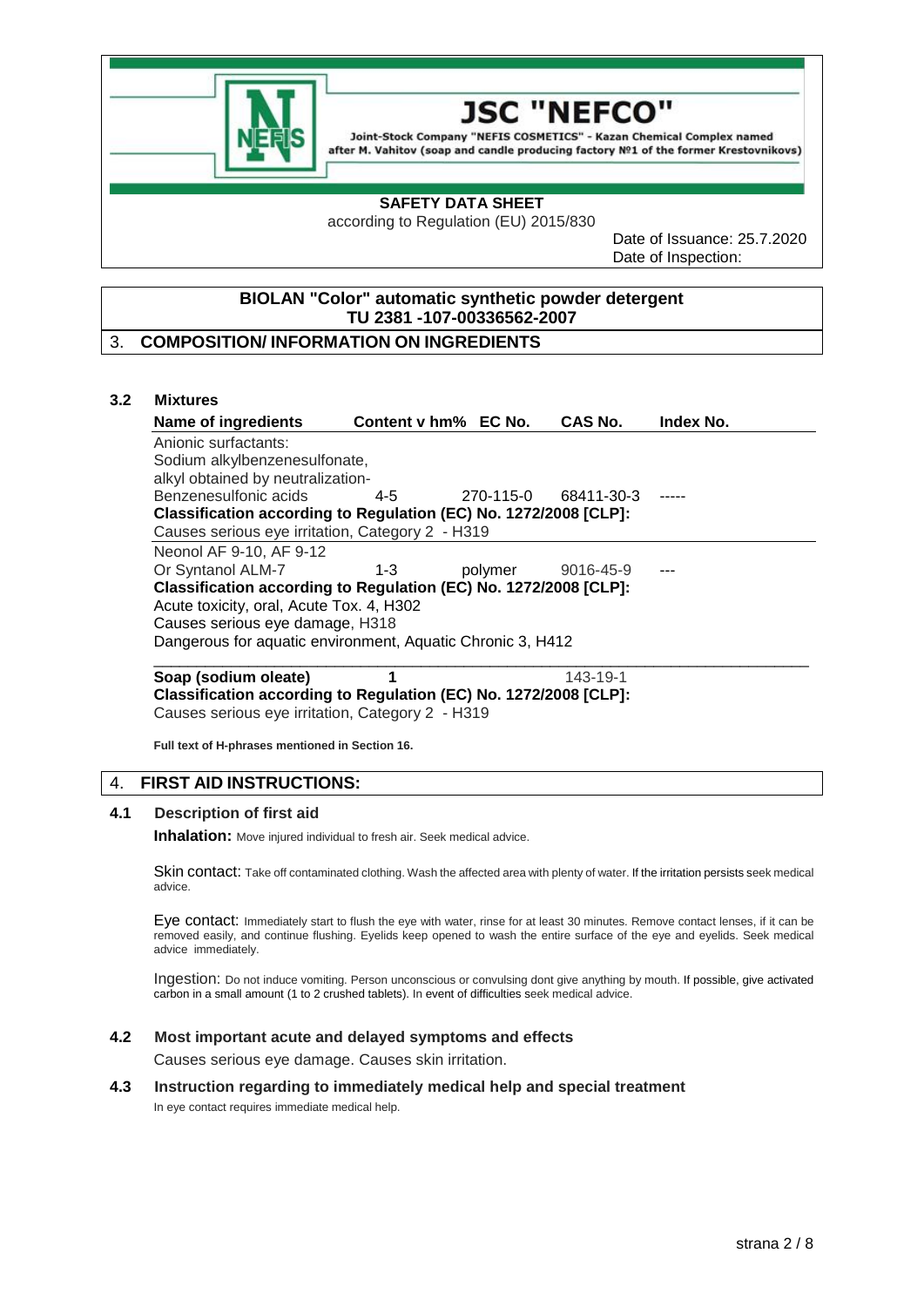

#### 1SC NFFCC

Joint-Stock Company "NEFIS COSMETICS" - Kazan Chemical Complex named after M. Vahitov (soap and candle producing factory Nº1 of the former Krestovnikovs)

# **SAFETY DATA SHEET**

according to Regulation (EU) 2015/830

Date of Issuance: 25.7.2020 Date of Inspection:

# **BIOLAN "Color" automatic synthetic powder detergent TU 2381 -107-00336562-2007**

# 5. **FIRE-FIGHTING MEASURES**

#### **5.1 Fire extinguishers**

In case of fire use water, foam, sand, dry chemical powder, CO2. **Unsuitable fire extinguishers**: full water jet.

## **5.2 Special dangerous arising from the substance or mixture**

In case of fire may form carbon dioxide, carbon monoxide. In case of fire, do not inhale smoke.

#### **5.3 Advice for firefighters**

Firefighters must wear fire-resistant protective equipment, if needed breathing apparatus. Unauthorised persons dissipate outside the affected area. Containers exposed to fire cool with water.

# 6. **ACCIDENTAL RELEASE MEASURES**

## 6.1 **Safety precautions for the protection of persons, protective equipment and emergency procedures.** Avoid

contact with skin and eyes. Do not breathe dust. Use personal protective equipment, see Section 8. Unauthorized personnel dissipate outside the affected area.

#### **6.2 Environmental precautions:**

Prevent entry into the drains or waterways.

#### **6.3 Recommended cleaning and disposal methods:**

Stop leak if possible. Leak substances pick up or sweep and place in a suitable closable container. Dispose in accordance with Section 13. Clean the affected area with plenty of water.

#### **6.4 Reference to other sections**

Section 7 for handling, Section 8 for personal protective equipment, Section 13 for removal.

# 7. **HANDLING AND STORAGE**

# **7.1 Precautions for safe handling**

When handling do not eat, drink or smoke. Avoid contact with skin and eyes. Do not breathe dust. For incompatible materials, see Section 10. After handling wash hands thoroughly.

## **7.2 Conditions for safe storage of materials and mixtures, including incompatible substances and mixtures**

Store in accordance with local regulations. Store on a dry place. Keep away from food, drinks and feeds.

## **7.3 Specific end use / Specific end uses**

See section 1.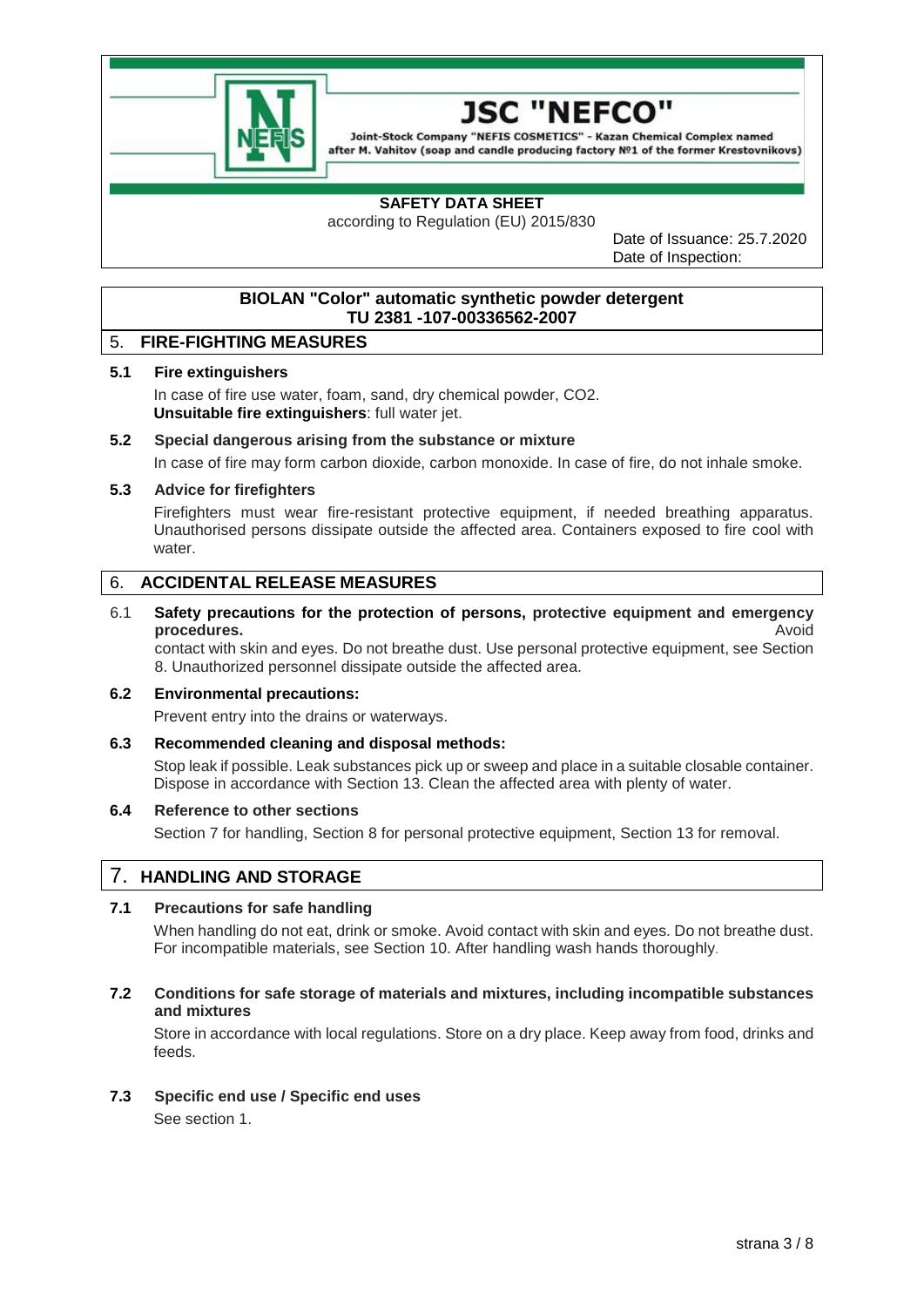

# JSC "NEFCC

Joint-Stock Company "NEFIS COSMETICS" - Kazan Chemical Complex named after M. Vahitov (soap and candle producing factory Nº1 of the former Krestovnikovs)

# **SAFETY DATA SHEET**

according to Regulation (EU) 2015/830

Date of Issuance: 25.7.2020 Date of Inspection:

# **BIOLAN "Color" automatic synthetic powder detergent TU 2381 -107-00336562-2007**

# 8. **RESTRICTION EXPOSURE / PERSONAL PROTECTIVE EQUIPMENT**

#### **8.1 Control parameters**

*Carbonates and bicarbonates of sodium and potassium: PEL 5 mg / m3 WEL 10 mg / m3.* PEL - permissible exposure limit; NPK-P - highest permissible concentration in the workplace.

## **DNEL (derived levels at which no adverse effects):**

*Disodium carbonate, compound with hydrogen peroxide (2: 3):* DNEL, workers, dermal, short term: 12.8 mg / cm2 DNEL, workers, inhaled, long-term: 5 mg / m3 DNEL, consumers, dermal, short term: 6.4 mg / cm2 **PNEC (estimate concentrations at which no adverse effects):** *Disodium carbonate, mixture with hydrogen peroxide (2: 3):* PNEC, fresh water: 0.35 mg / l PNEC, sea water: 0.035 mg / l PNEC, occasional leak: 0.035 mg / l PNEC, WWTP: 16.24 mg / l

# **8.2 Restriction of exposure**

#### **8.2.1 Suitable technical processes**

Ensure good ventilation at the workplace.

#### **8.2.2 Individual protection including personal protective equipment**

Follow the principles of good working hygiene. Avoid contact with skin and eyes. Avoid creating dust. After handling the product wash with soap and water. Near must be installed safety shower and eyewash equipment. When using do not eat, drink or smoke. Contaminated clothes clean thoroughly.

- *a) Protection of face:* When handling larger quantities wear protective goggles.
- *b) Protection of skin:* i) hand not required
	- ii) other parts of body– not required
- *c) Protection of respiratory:* In case of insufficient ventilation use suitable respiratory equipment.
- *d) Thermal dangerous:* data aren´t not avalaible

#### **8.2.3 Restriction of enviroment exposure**

Do not flush into surface water or sanitky sewer system.

# 9. **INFORMATION ABOUT PHYSICAL AND CHEMICAL PROPERTIES:**

#### **9.1 Informations about basic physical and chemical properties**

Apperance: Granular powder. The presence of colored particles of raw material components is allowed. Odor: Characteristic smell of the product with the applied fragrance Color Color from white to light yellow.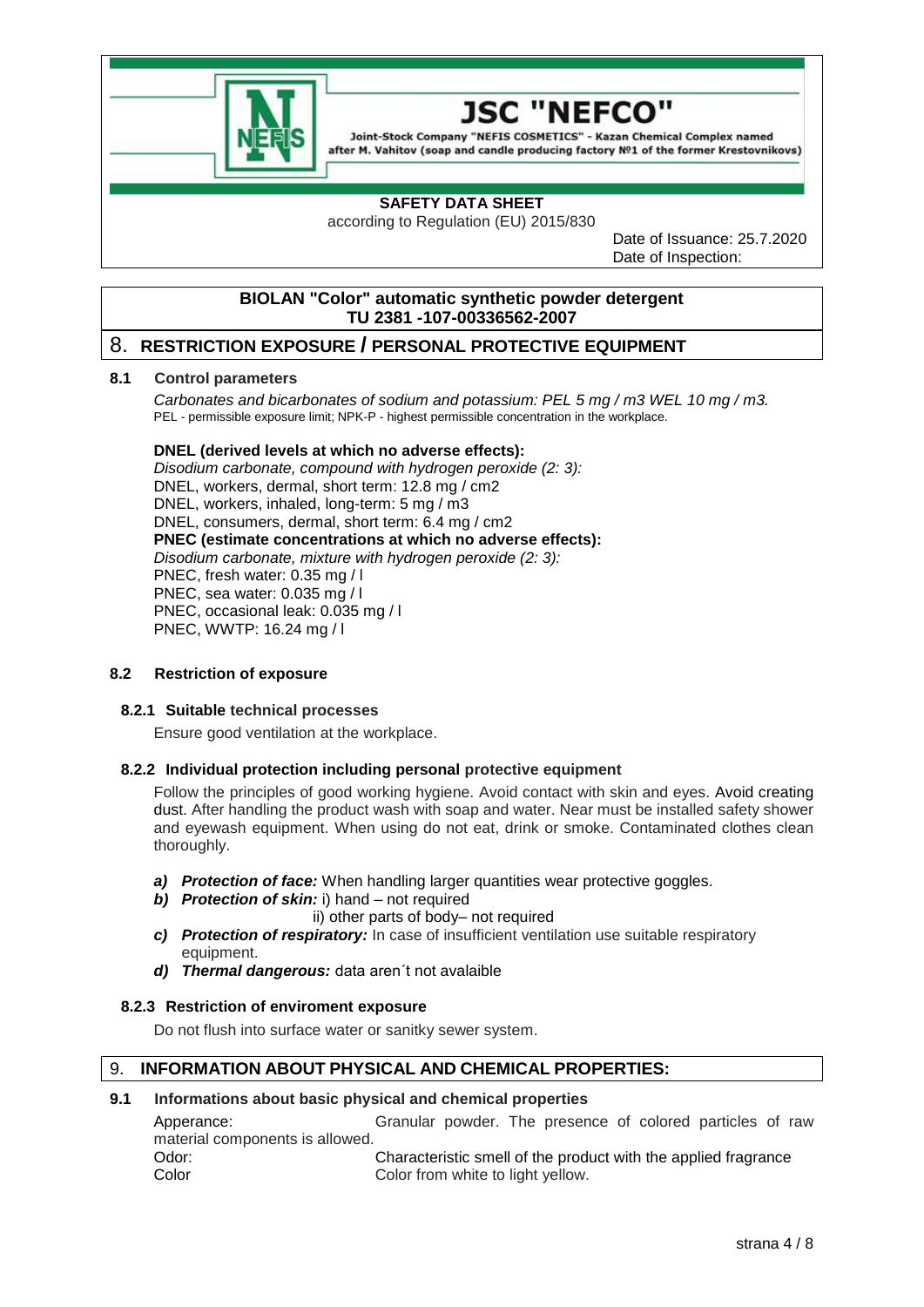

#### 1SC **NEFCO**

Joint-Stock Company "NEFIS COSMETICS" - Kazan Chemical Complex named after M. Vahitov (soap and candle producing factory Nº1 of the former Krestovnikovs)

## **SAFETY DATA SHEET**

according to Regulation (EU) 2015/830

Date of Issuance: 25.7.2020 Date of Inspection:

# **BIOLAN "Color" automatic synthetic powder detergent TU 2381 -107-00336562-2007**

| Odour Threshold:                      | undefined                          |
|---------------------------------------|------------------------------------|
| pH value:                             | $9,5 - 10,5$                       |
| Foaming capacity:                     | 200                                |
| height of the foam post,              |                                    |
| mm, no more                           |                                    |
| Washing capacity,%, not less:         | 100                                |
| Boiling point (range) (°C):           | undefined                          |
| Melting point (range) $(^{\circ}C)$ : | undefined                          |
| Flash point (°C):                     | undefined                          |
| Evaporation rate:                     | undefined                          |
| Flammability:                         | undefined                          |
| Upper / Lower Limits                  |                                    |
| Flammability or explosion:            | undefined                          |
| Vapor tension:                        | undefined                          |
| vapor density:                        | undefined                          |
| Relative density:                     | undefined                          |
| Solubility in water:                  | soluble                            |
| <b>Partition coefficient</b>          |                                    |
| n-octanol / water:                    | undefined                          |
| Decomposition Temperature:            | undefined                          |
| Viscosity:                            | undefined                          |
| explosive properties:                 | not explosive                      |
| oxidation properties:                 | does not have oxidizing properties |

# **9.2 Other informations**

Further details are not available.

# 10. **STABILITY AND REACTIVITY**

#### **10.1 Reactivity**

Under normal conditions it is stable.

#### **10.2 Chemical stability**

Stable under recommended storage conditions.

# **10.3 Possibility of dangerous reactions**

Under normal conditions aren´t known dangerous reactions.

**10.4 Conditions to avoid**  Aren´t known.

## **10.5 Incompatible materials**

Keep away from oxidizing agents, strong acids and strong alkalis.

# **10.6 Hazardous decomposition products**

Decomposition products don´t release under normal conditions.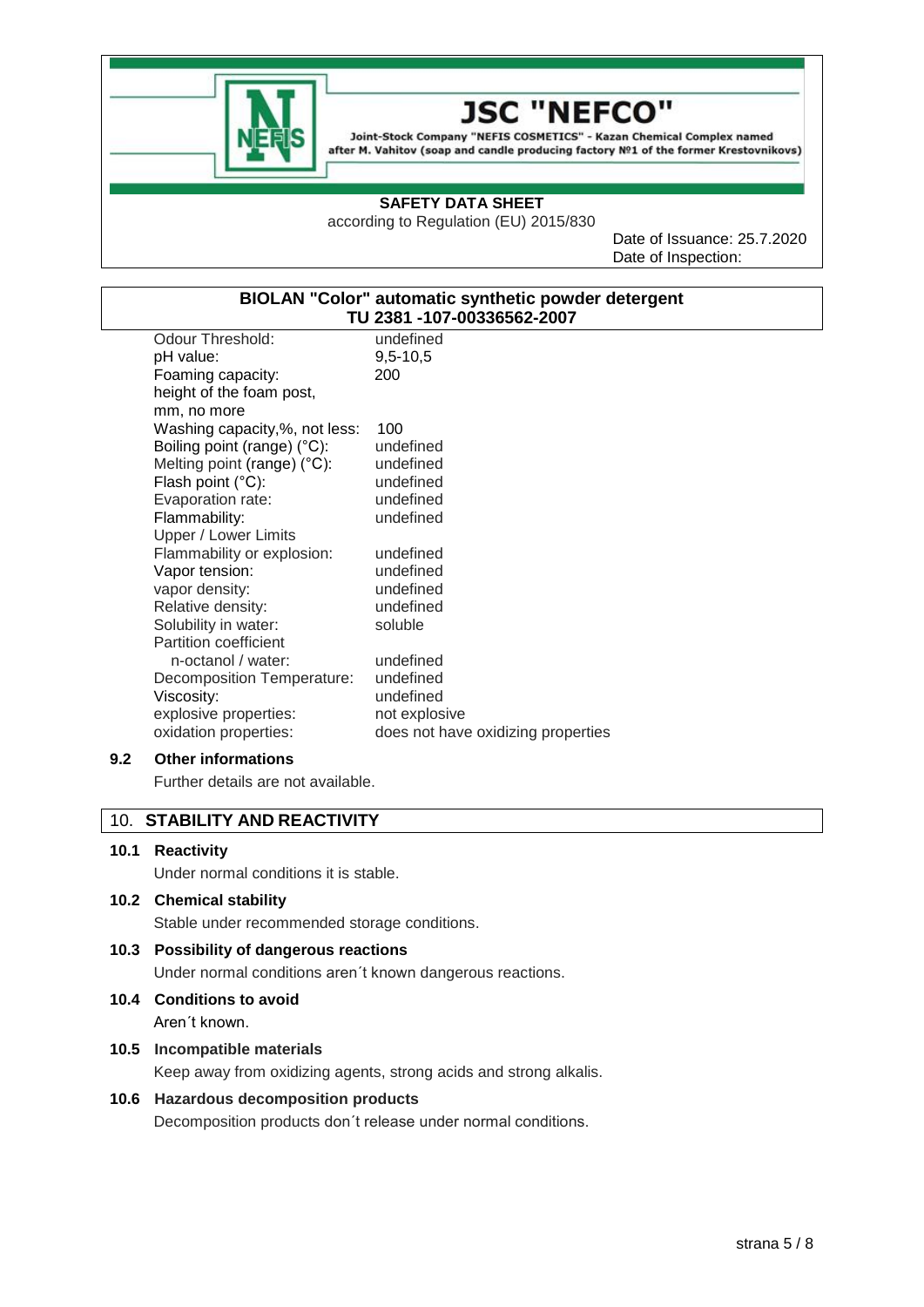

#### JSC **NEFCO**

Joint-Stock Company "NEFIS COSMETICS" - Kazan Chemical Complex named after M. Vahitov (soap and candle producing factory Nº1 of the former Krestovnikovs)

## **SAFETY DATA SHEET**

according to Regulation (EU) 2015/830

Date of Issuance: 25.7.2020 Date of Inspection:

# **BIOLAN "Color" automatic synthetic powder detergent TU 2381 -107-00336562-2007**

# 11. **TOXICOLOGICAL INFORMATIONS**

## **11.1 Information about toxicological effects**

The mixture was not tested. The classification was determined by calculation method. **Acute toxicity:** Mixture does not meet the criteria for classification. *Disodium carbonate, mixture with hydrogen peroxide (2:3):* LC50,oral, rat: 1034 mg/kg

*Benzenesulfonic acid, 4-C10-13- sec. alkyl derivatives:*

| LD50, oral, rat:                    | 1470 mk/kg                                 |
|-------------------------------------|--------------------------------------------|
| <b>Corrosion / irritation:</b>      | Skin irritant.                             |
| Serious eye damage/irritarion:      | Causes serious eye irritation.             |
| Sensitization:                      | Does not meet criteria for classification. |
| Germ cell mutagenicity:             | Does not meet criteria for classification. |
| <b>Carcinogenicity:</b>             | Does not meet criteria for classification. |
| <b>Reproductive toxicity:</b>       | Does not meet criteria for classification. |
| <b>Toxicity for specific target</b> |                                            |
| organs - single exposure:           | Does not meet criteria for classification. |
| <b>Toxicity for Specific target</b> |                                            |
| organs - repeated exposure:         | Does not meet criteria for classification. |
| <b>Inhalation hazard:</b>           | Does not meet criteria for classification. |
|                                     |                                            |

# 12. **ECOLOGICAL INFORMATION:**

# **12.1 Toxicity**

The mixture was not tested. The classification was determined by calculation method. *Benzenesulfonic acid, 4-C10-13- sec. alkyl derivatives:* LC50, fis, Lepomis macrochirus, 96h: 1,67 mg/ EC50, Daphnia magna, 48 h: 2,9 mg/kg

#### **12.2 Persistence and degradability**

Data for mixtures aren´t available.

The surfactants contained in the product comply with the conditions degradability under Regulation 648/2004 / EC.

#### **12.3 Bioaccumulative potential**

There is no potential for bioaccumulation

# **12.4 Mobility in soil** Data for mixture aren´t available.

# **12.5 Results of comparison PBT and vPvB** The mixture contains no PBT or vPvB.

### **12.4 Other adverse effects**

Does not meet the criteria for classification as dangerous for the environment.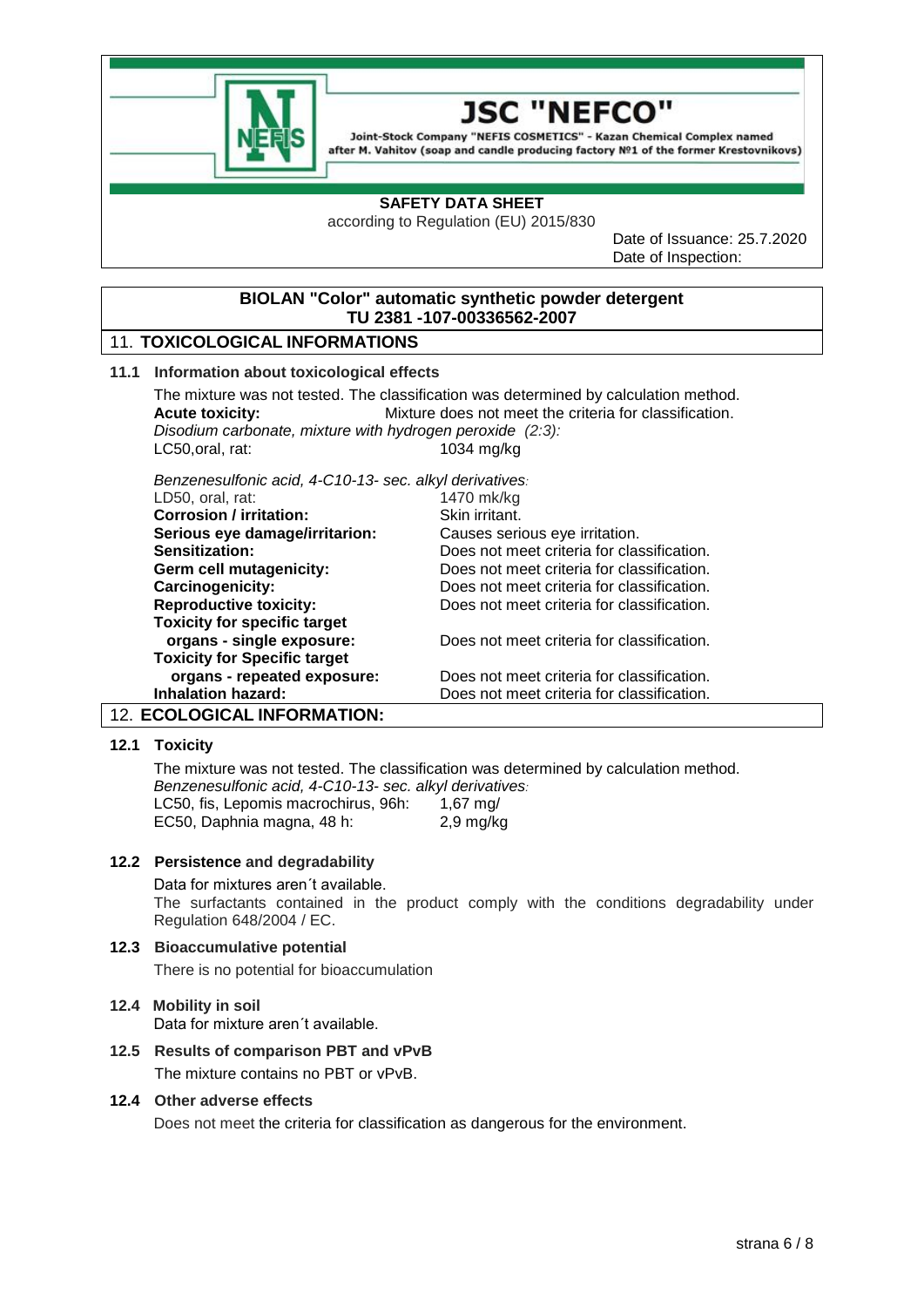

#### "NEFCO 1SC

Joint-Stock Company "NEFIS COSMETICS" - Kazan Chemical Complex named after M. Vahitov (soap and candle producing factory Nº1 of the former Krestovnikovs)

# **SAFETY DATA SHEET**

according to Regulation (EU) 2015/830

Date of Issuance: 25.7.2020 Date of Inspection:

# **BIOLAN "Color" automatic synthetic powder detergent TU 2381 -107-00336562-2007**

# 13. **INSTRUCTIONS FOR REMOVING**

## **13.1 Waste treatment methods**

Dispose in accordance with local regulations. Empty containers rinse with water. Do not flush undiluted product into drains or the aquatic environment.

Dispose in accordance with the Waste Act no. 185/2001 Coll., as amended, Decree 381/2001 Coll., Act on Packaging no. 477/2001 Coll. as amended.

According to the European Waste Catalogue, Waste Codes are not specific for product, but specific for application. Waste codes should be assigned by the user, preferably in discussion with the authorities responsible for waste disposal.

# 14. **TRANSPORT INFORMATIONS**

- **14.1 UN number** Not applicable.
- **14.2 UN proper shipping name** Not applicable.
- **14.3 Transport hazard class/classes** Not applicable
- **14.4 Packing group** Not applicable.
- **14.5 Environmental hazards** Not applicable.
- **14.6 Special precautions for user** Data aren´t available.
- **14.7 Transport in bulk according to Annex II of MARPOL73 / 78 and the IBC Code** Not applicable.

# 15. **REGULATORY INFORMATIONS**

## **15.1 Regulations concerning safety, health and environmental regulations / specific legislation for the substance or mixture**

Regulation of the European Parliament and Council (EC) no. 1907/2006 (REACH), Regulation of the European Parliament and Council (EC) no. 1272/2008 (CLP), Regulation of the European Parliament and Council (EC) no. 648/2004 on detergents, Act no. 350/2011 Coll. on chemical substances and mixtures, and on amending certain acts as amended, Act no. 258/2000 Coll. on